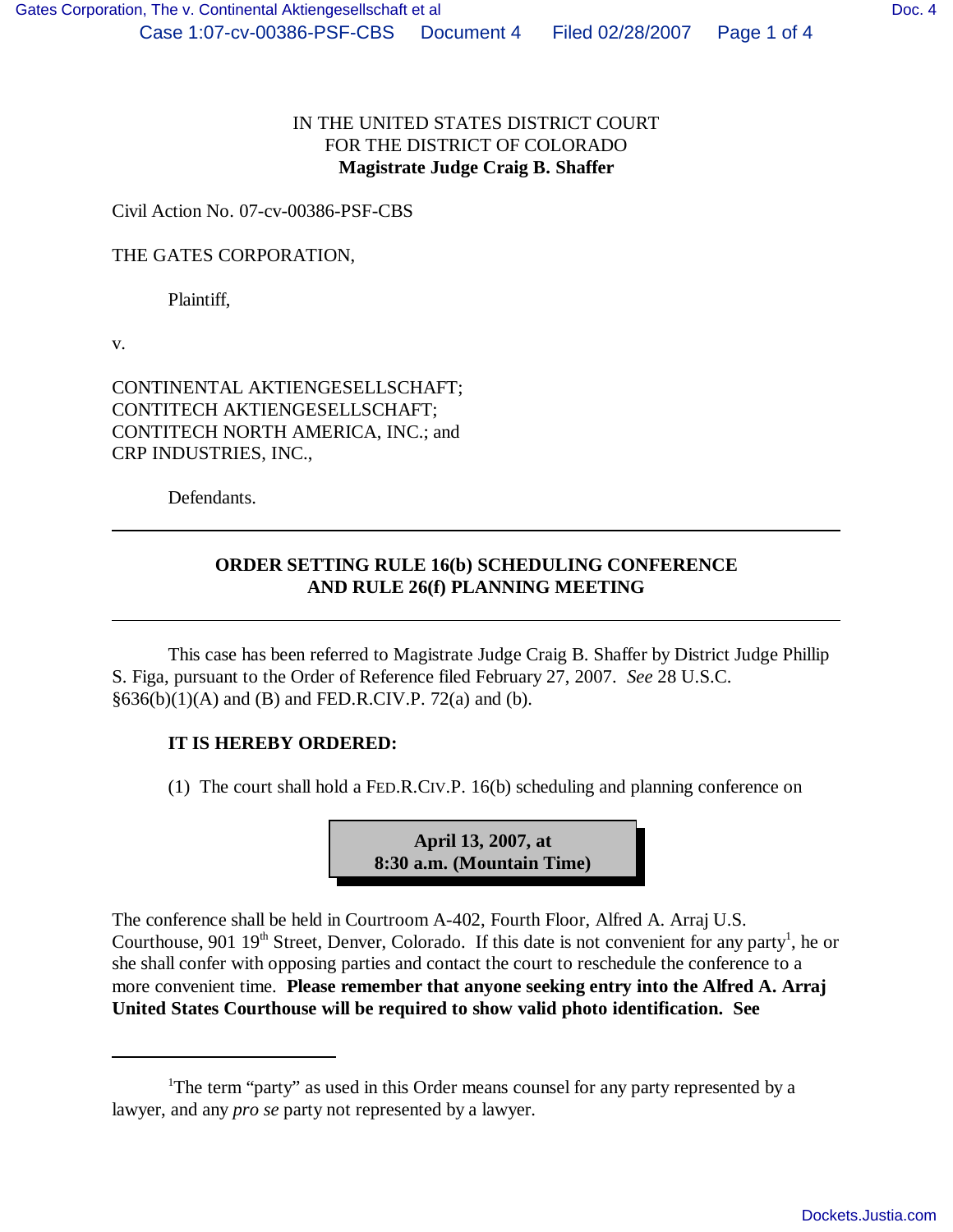## **D.C.COLO.LCivR 83.2B.**

A copy of instructions for the preparation of a scheduling order and a form scheduling order can be downloaded from the Court's website at www.co.uscourts.gov/forms-frame.htm (Click on "Civil Forms" in the blue box at the top of the screen and scroll down to the bold heading "Standardized Order Forms"). Parties shall prepare the proposed scheduling order in accordance with the Court's form.

The parties shall submit their proposed scheduling order, pursuant to District of Colorado Electronic Case Filing ("ECF") Procedures V.L., on or before:

> **5:00 p.m. (Mountain Time) on April 6, 2007**

Attorneys and/or *pro se* parties not participating in ECF shall submit their proposed scheduling order on paper to the Clerk's Office. However, if any party in the case is participating in ECF, it is the responsibility of that party to submit the proposed scheduling order pursuant to the District of Colorado ECF Procedures.

The plaintiff shall notify all parties who have not yet entered an appearance of the date and time of the scheduling/planning conference, and shall provide a copy of this Order to those parties.

(2) In preparation for the scheduling/planning conference, the parties are directed to confer in accordance with FED.R.CIV.P. 26(f), on or before:



The court strongly encourages the parties to meet face to face, but should that prove impossible, the parties may meet by telephone conference. All parties are jointly responsible for arranging and attending the Rule 26(f) meeting.

During the Rule 26(f) meeting, the parties shall discuss the nature and basis of their claims and defenses and the possibilities for a prompt settlement or resolution of the case, make or arrange for the disclosures required by FED.R.CIV.P.  $26(a)(1)$ , and develop their proposed scheduling/discovery plan. The parties should also discuss the possibility of informal discovery, such as conducting joint interviews with potential witnesses, joint meetings with clients, depositions via telephone, or exchanging documents outside of formal discovery.

In those cases in which: (i) the parties' substantive allegations involve extensive computer-generated records; (ii) a substantial amount of disclosure or discovery will involve information or records in electronic form (*i.e.,* e-mail, word processing, databases); (iii) expert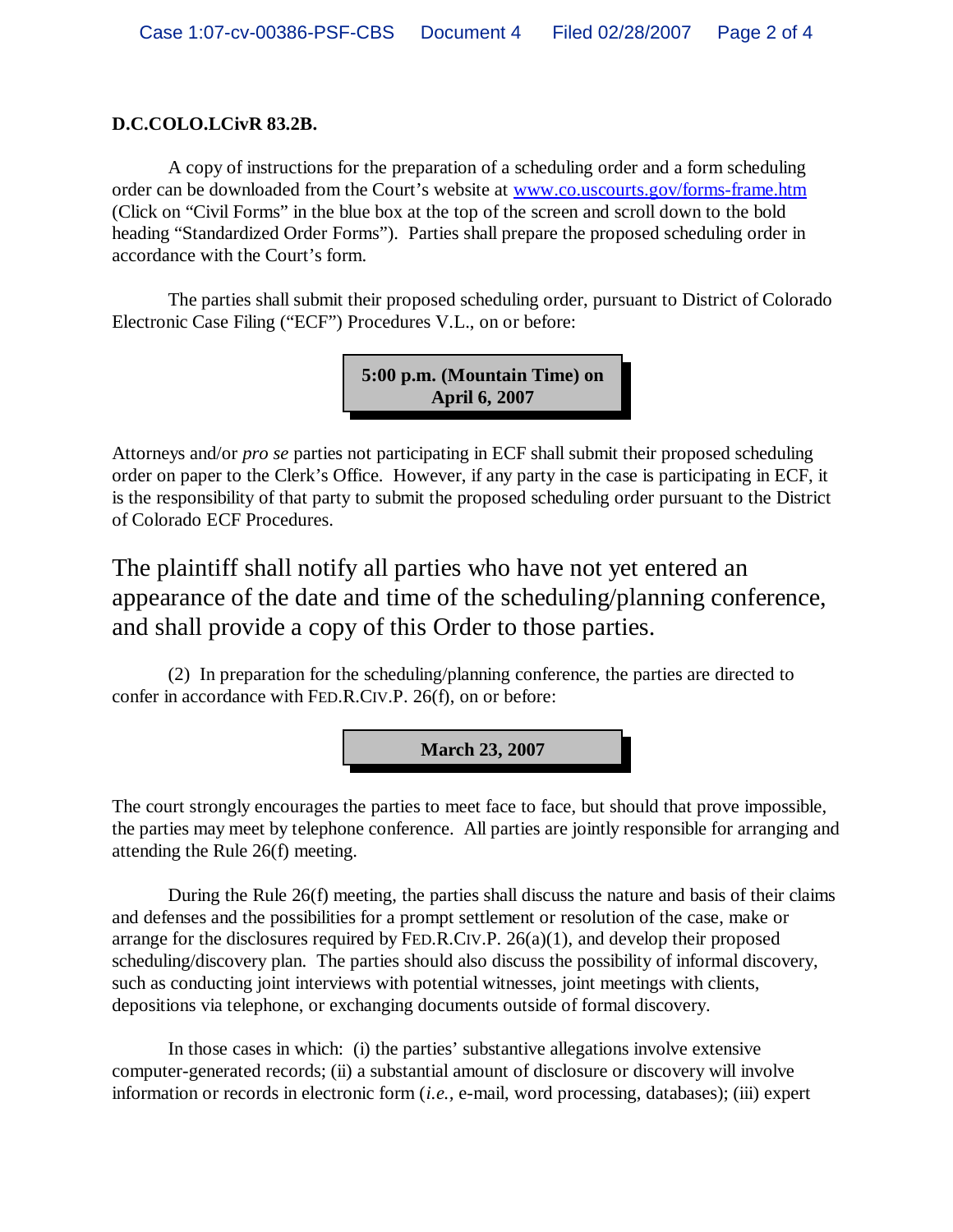witnesses will develop testimony based in large part on computer data and/or modeling; or (iv) any party plans to present a substantial amount of evidence in digital form at trial, the parties shall confer regarding steps they can take to preserve computer records and data, facilitate computerbased discovery and who will pay costs, resolve privilege issues, limit discovery costs and delay, and avoid discovery disputes relating to electronic discovery. The parties shall be prepared to discuss these issues, as appropriate, in the proposed Scheduling Order and at the scheduling and planning conference.

These are the minimum requirements for the Rule 26(f) meeting. The parties are encouraged to have a comprehensive discussion and are required to approach the meeting cooperatively and in good faith. The parties are reminded that the purpose of the Rule 26(f) meeting is to expedite the disposition of the action, discourage wasteful pretrial activities, and improve the quality of any eventual trial through more thorough preparation. The discussion of claims and defenses shall be a substantive, meaningful discussion.

The parties are reminded that pursuant to FED.R.CIV.P. 26(d), no discovery shall be sought prior to the Rule 26(f) meeting.

(3) The parties shall comply with the mandatory disclosure requirements of FED.R.CIV.P.  $26(a)(1)$  on or before:



Counsel and parties are reminded that mandatory disclosure requirements encompass computerbased evidence which may be used to support claims or defenses. Mandatory disclosures must be supplemented by the parties consistent with the requirements of FED.R.CIV.P. 26(e). Mandatory disclosures and supplementation are not to be filed with the Clerk of the Court.

(4) This matter also is referred to Magistrate Judge Shaffer for settlement purposes and with the authority to convene such settlement conferences and direct related procedures as may facilitate resolution of this case. The scheduling and planning conference is not a settlement conference, and no client representative is required to appear. Nonetheless, to facilitate an early evaluation for the possibility of settlement, parties participating in ECF shall e-mail a *brief* (12 pages or less) Confidential Settlement Statement in PDF format to **Shaffer\_Chambers@cod.uscourts.gov** on or before **5:00 p.m. (Mountain Time) on April 6**, **2007**. This statement shall briefly outline the facts and issues involved in the case, and the possibilities for settlement, including any settlement authority from the client. Confidential settlements that are over twelve (12) pages are to be submitted to the court as hard copies and shall be delivered to the office of the Clerk of the Court in an envelope marked "PRIVATE PER MAGISTRATE JUDGE SHAFFER'S ORDERS".

Attorneys and/or *pro se* parties not participating in ECF shall submit a single copy of their confidential settlement statement, on paper and marked "Personal and Confidential," either by hand delivery to the Clerk's Office or mailed directly to Magistrate Judge Shaffer at 901 19<sup>th</sup>